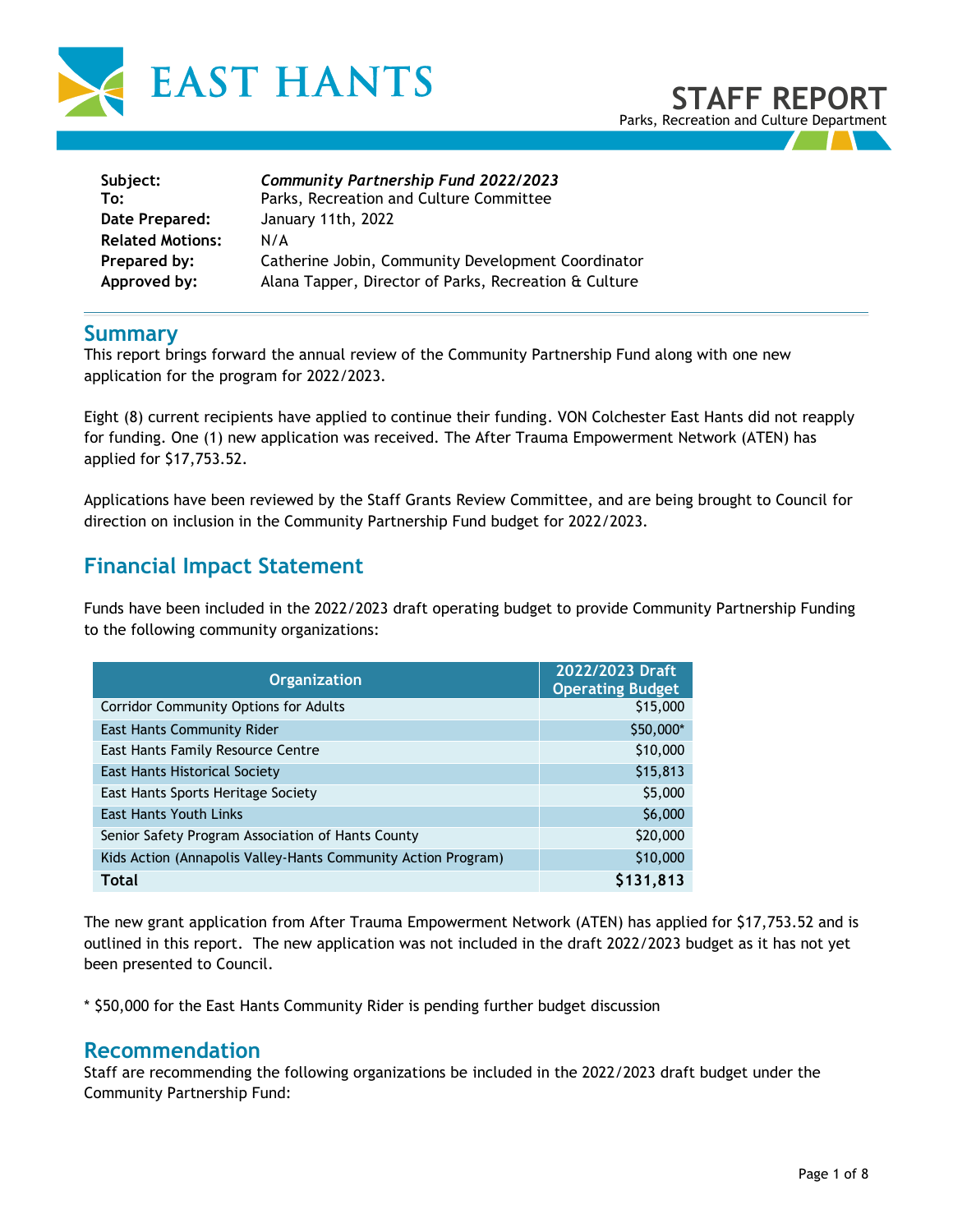| <b>Organization</b>                                           | 2022/2023 Grant |
|---------------------------------------------------------------|-----------------|
| <b>Corridor Community Options for Adults</b>                  | \$15,000        |
| <b>East Hants Community Rider</b>                             | \$50,000*       |
| East Hants Family Resource Centre                             | \$10,000        |
| <b>East Hants Historical Society</b>                          | \$15,813        |
| East Hants Sports Heritage Society                            | \$5,000         |
| <b>East Hants Youth Links</b>                                 | \$6,000         |
| Senior Safety Program Association of Hants County             | \$20,000        |
| Kids Action (Annapolis Valley-Hants Community Action Program) | \$10,000        |

\* \$50,000 for the East Hants Community Rider is pending further budget discussion

## **Recommended Motion**

*Move that the Parks, Recreation and Culture Committee recommends to Council, that Council approve the list of recommended Community Partnership Fund Organizations to be included in the draft 2022/2023 budget and grants to be disbursed following final budget approval:* 

| <b>Organization</b>                                           | 2022/2023 Grant |
|---------------------------------------------------------------|-----------------|
| <b>Corridor Community Options for Adults</b>                  | \$15,000        |
| East Hants Community Rider                                    | \$50,000*       |
| East Hants Family Resource Centre                             | \$10,000        |
| <b>East Hants Historical Society</b>                          | \$15,813        |
| East Hants Sports Heritage Society                            | \$5,000         |
| <b>East Hants Youth Links</b>                                 | \$6,000         |
| Senior Safety Program Association of Hants County             | \$20,000        |
| Kids Action (Annapolis Valley-Hants Community Action Program) | \$10,000        |

\* \$50,000 for the East Hants Community Rider is pending further budget discussion

# **Background**

## MUNICIPAL GRANT PROGRAM POLICY

This is an overarching Council policy that provides a framework for how Municipal grants will be applied for, reviewed and awarded.

The policy states that Municipal grants are provided to support organizations whose efforts and mandates align with the Municipality's strategic objectives.

The delivery of the Municipal Grant Program will be based on sound and defensible administrative and risk management practices reflected in a process that is timely, consistent, supportive, and transparent for all grant applicants.

## COMMUNITY PARTNERSHIP FUND POLICY

Council adopted the Community Partnership Fund Council Policy in 2014. The purpose is to build partnerships and provide multi-year core funding to help maintain and build the capacity of non-profit community-based organizations. Funding will be available to non-profit community-based organizations providing socially inclusive universal programs or services to the Municipal community that support the key strategies of the Municipality.

The objectives of the Community Partnership Fund are to: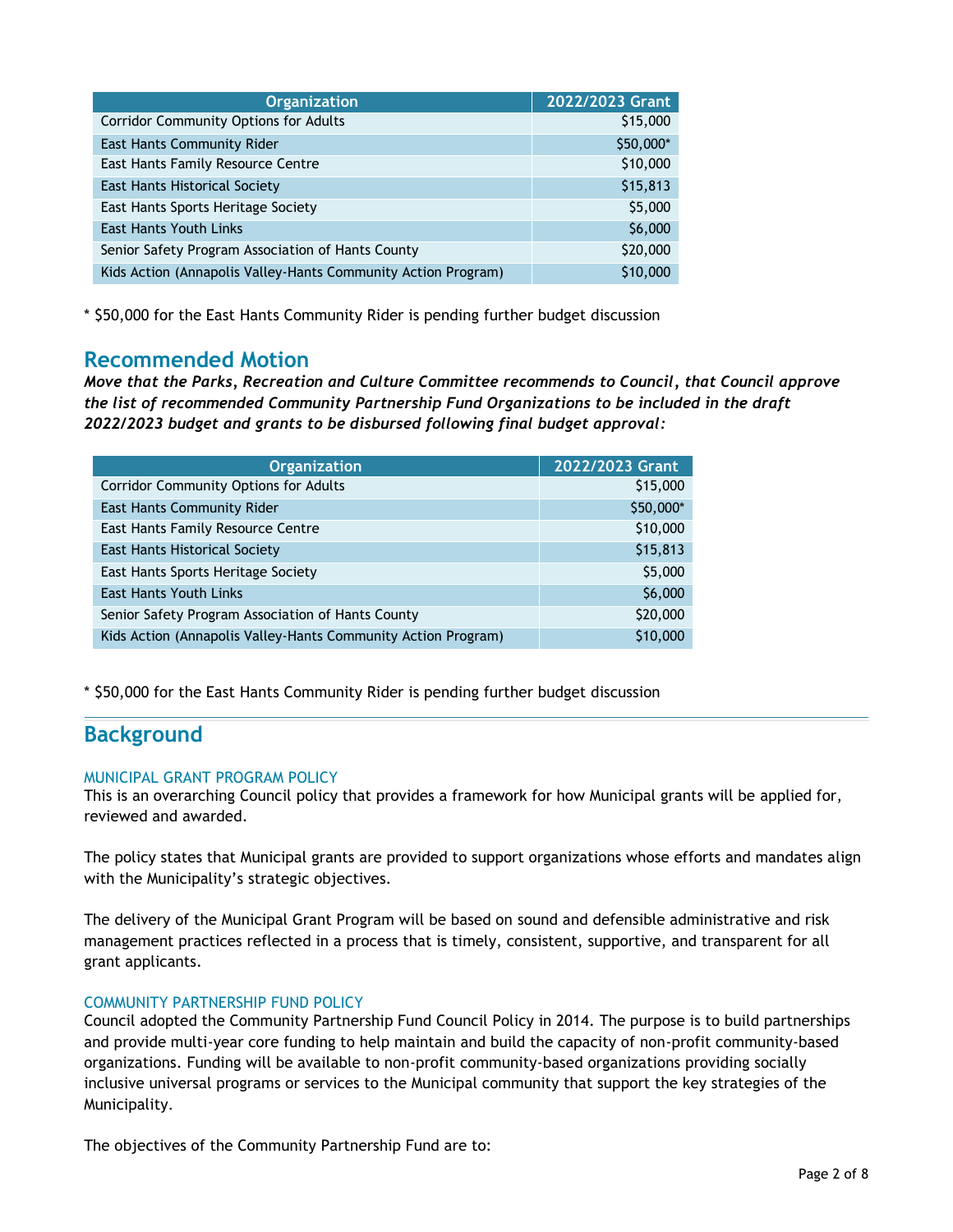- 1. Build and foster relationships with non-profit community-based organizations.
- 2. Provide multi-year seed funding to non-profit community-based organizations during their infancy to allow them to build capacity.
- 3. Provide multi-year financial support that assists with basic "core" organization and administrative costs of the organization, including salaries of full-time staff, facilities, equipment, communications, and the direct expenses of day-to-day work.

Providing multi-year core funding frees up time normally spent on fundraising and reporting and allows nonprofit staff/volunteers to concentrate on building their capacity while focusing on their mission. This capacity building includes identifying communications strategies, improving volunteer recruitment, developing a leadership succession plan, identifying more efficient uses of technology, and engaging in collaborations with community partners.

The intent is that a Community Partnership Fund recipient could receive funding year over year however, the Policy requires an annual renewal of commitment from Council. To facilitate the annual commitment review, the Policy requires annual reporting from the organizations receiving funding. Each year, organizations receive notification of their (continuing) funding in April. In order to have funds released, annual reporting is submitted.

## 6. Report Requirements

6.1. No later than October 31st of each year, organizations receiving funding shall provide the following: 6.1.1. financial statements from the previous year showing the organization's revenues and expenditures and demonstrating the need and proper expenditure of allocated Community Partnership funds;

6.1.2. current years' budget;

6.1.3. statistical report summarizing the past year of service provision (numbers of clients, services, new trends, etc.) and proposed programs and services for the projected year.

## **Discussion**

## CURRENT FUNDING RECIPIENTS

Staff have reviewed annual submissions from eight (8) of the organizations who received the Community Partnership Fund in 2021/2022 and a summary is provided below. VON Colchester East Hants is not reapplying for funding this year.

The eight (8) organizations are continuing to meet the grant objectives as outlined above. In relation to the Municipality's Key Strategies all of these organizations demonstrate a clear connection to "*Strong Community*" strategy, and our Vision as a "*vibrant, welcoming community that embraces rural and urban living – a place where everyone feels connected.*" The organizations in this funding program are supporting our residents, offering opportunities and resources, and helping make East Hants a place people want to live.

Documentation provided for annual reporting is for 2020/2021. Staff have been in touch with each organization regarding the effects the pandemic is having and as applicable, COVID-19 impact may be included in summaries. Each organization has adapted and pivoted operations and support to continue serving East Hants residents through the pandemic.

#### Corridor Community Options for Adults (CCOA)

• CCOA's mission is 'to provide residential and vocational environments to individuals living with intellectual disabilities.' Currently there are 13 different programs/opportunities offered to participants providing greater opportunities for personal growth, life skills and often employment. Several participants have found work in the community and have moved on to full time employment after skill building at CCOA.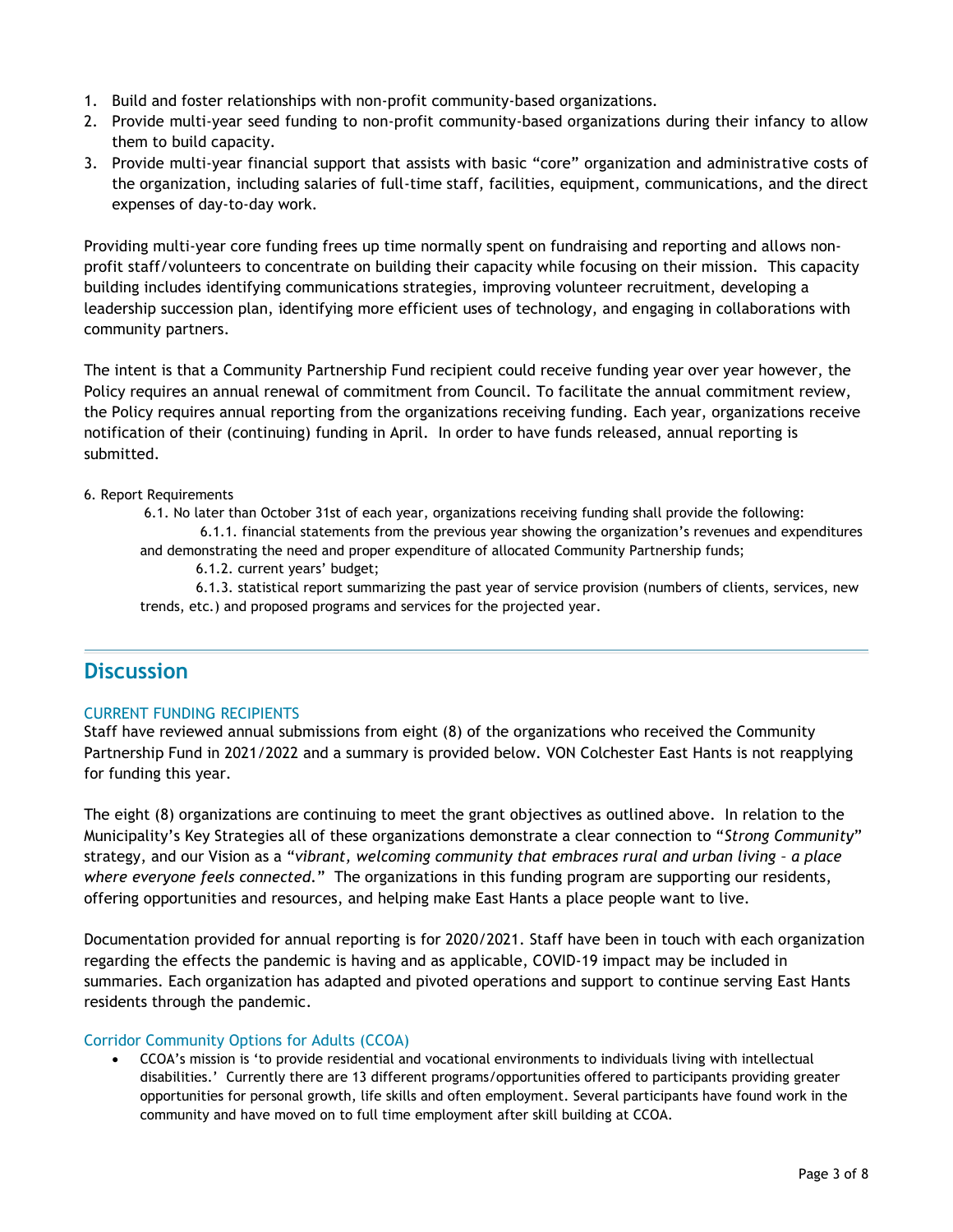- After shutting down in March 2020, CCOA worked with the Nova Scotia Health Authority and the Department of Community Services to develop COVID-19 operation plan and was able to open programs in stages in September 2020.
- Vocational environments such as Thrift Shop, Wood Products, Catering and Café all provide meaningful opportunities to CCOA clients. Other services include Job Coaching program, Day Program, Youth Day Program and Home Services for Seniors. Waitlist has grown to 60 individuals with the number climbing each month.
- Expansion Plan and Capital Campaign are in full swing with support from multiple levels of government and many local businesses, organizations, and supporters.
- Annual operating budget (aside from capital campaign) exceeds \$1,000,000.
- CCOA began receiving \$15,000 in CPF funding in 2020.

### East Hants Community Rider

- East Hants Community Rider is under the umbrella of East Hants Community Learning Association, an organization that 'believes in a stronger, more connected community and through individualized programming, we are opening the doors to education and transportation'.
- EHCR helps people of all ages and mobilities overcome transportation barriers with high quality, cost effective transportation. Clients use services to access childcare, medical appointments, job interviews, education, personal errands, vaccinations and social events.
- Fleet includes 3 accessible 7-8 passenger vans, two cars and one hybrid SUV.
- 2020/2021 statistics include 215,325 km traveled, and 5,355 in total rides. Ridership was down 50% during the pandemic since people were not traveling during the shutdowns. To maintain social distancing, the vans were predominately used and there were limited number of people allowed.
- Annual operating budget greater than \$600,000.
- EHCR has been receiving funding from the Municipality since 2005, using the General Government Grant Program before creation of Community Partnership Fund. Funding level over 15 years has increased from \$10,000 to current \$15,000 (since 2015/2016).
- Following a presentation at Executive Committee in November 2021 by EHCR, Council voted to include an increase of \$35,000 to \$50,000 be included in the draft budget discussions.

#### East Hants Family Resource Centre

- East Hants Family Resource Centre's mission is to nurture and support family life through quality programs.
- Serving primarily the corridor area of East Hants their programs include prenatal, new parent, positive parenting, family literacy, along with recreation, social activities and events.
- EHFRC also supports families with advice, community connections, and referrals through phone, email, 211 and social media.
- Highlights from 2020/2021 include:
	- $\circ$  Significant increase in families served, up to 1,845 (over 600 new families supported).
	- o Mid-week Meals provided 3,777 plates of food.
	- $\circ$  Pivoted to provide support online and over the phone, had staff onsite to continue providing diapers, formula, food and gas cards. Provided 316 food and gas cards.
	- o Continued providing programming during the pandemic over zoom and outside when able to.
	- o Established a workplace health plan for their staff through the East Hants Chamber of Commerce
	- $\circ$  Community and national partners continue to work with EHFRC for programming, events, and fundraising but also for providing pandemic support to families such as gift cards, hand sanitizer and wipes.
- EHFRC has an annual operating budget of over \$215,000 with five staff members.
- EHFRC has been receiving \$10,000 funding from the Municipality since 2011 using the General Government Grant Program before creation of Community Partnership Fund.

## East Hants Historical Society

- East Hants Historical Society has been operating for more than 50 years as a non-profit organization focusing on the promotion and preservation of history throughout East Hants.
- EHHS operates the Lower Selma Museum (June-Sept), provides lectures and presentations, and develops and shares resources on geology and local cemeteries. Visitors to the Museum were down again, but better than last year.
- Online presence continues to grow with presentations now online and reaching attendees beyond East Hants.
- Project to add an accessible washroom to the Lower Selma Museum & Heritage Cemetery has started.
- Addition of Hennigar Grist Mill Stones site in Upper Kennetcook.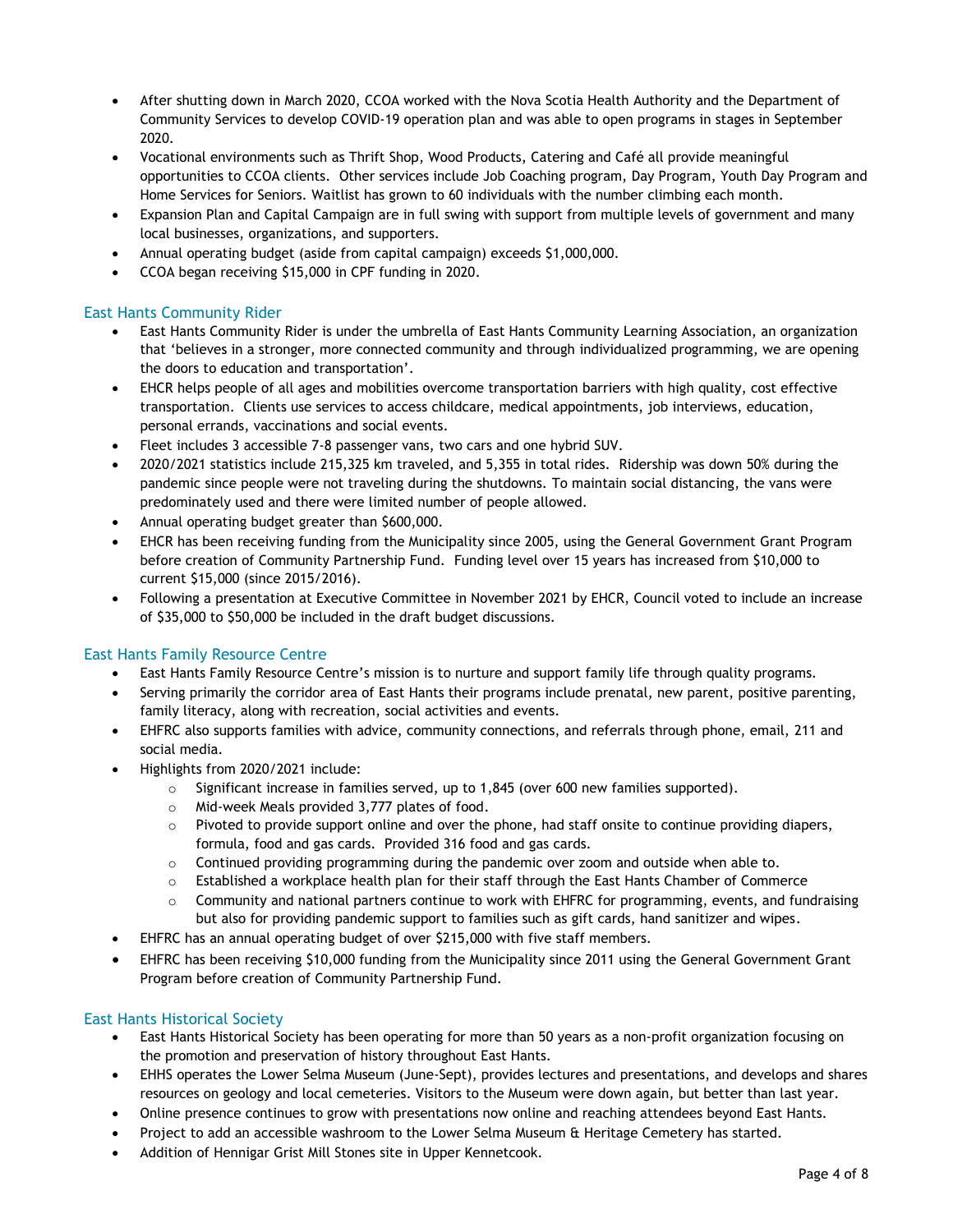- Sixth year operating Archives & Research Centre, which is located on Park Rd in Elmsdale and is open to the public.
- In 2020/2021, EHHS had a budget over \$60,000.
- EHHS has received funding specifically identified by Council to cover rent of Park Road facility since 2016. Funding amount over the last five years was specific to rental agreement, with slight annual increases. Funding for 2021/2022 totaled 15,467.50.

### East Hants Sports Heritage Society

- East Hants Sports Heritage Society (EHSHS) was incorporated in 2013 with the mandate of operating the East Hants Hall of Fame and to host annual sport awards recognizing those athletes and coaches currently competing.
- Used COVID-19 slowdown to run Friends of the Hall of Fame donation campaign and was able to complete Phase 1 of the Hall of Fame area at the East Hants Sportsplex.
- 2020 and 2021 Hall of Fame induction ceremonies were cancelled due to COVID-19 with plans for greater celebration in Spring 2022.
- 2021 East Hants Sports Awards were moved online with a social media campaign profiling all nominees. Many posts received more than 4000 views.
- Without the large events of 2020 the society didn't ask for annual sponsorship money from Presenting Partners. The annual golf tournament was still held as a fundraiser.
- Installed plaque in Hall of Fame that recognizes the support and annual contribution from the Municipality of East Hants.
- Operating Budget is around \$40,000 annually.
- EHSHS has received \$5,000 annually from the Municipality since 2014, one year through General Government Grant before the creation of the Community Partnership Fund.

#### East Hants Youth Links

- East Hants Youth Links (EHYL) has the mission 'to provide a safe, inclusive environment where youth can connect with their peers and engage in activities that develop confidence, life skills and links within their community.'
- COVID-19 impacted ability to deliver programing directly to students within the schools (in-school weekly sessions aren't allowed due to public health restrictions, but online and community engagement increased.
- COVID-19 precaution-friendly programming included:
	- o Virtual activities and contests through Facebook (arts/crafts, baking, photography, etc.).
	- $\circ$  Open free swims and water polo programming at the East Hants Aquatic Centre.
	- o Free yoga and High Intensity Interval Training (HIIT) classes at the Strides Health and Fitness Centre.
	- $\circ$  Training to youth including Youth First Aid, Home Alone and Babysitting courses; 81 youth participated over 7 sessions.
	- o Programmed hikes on local trails (snowshoeing and photo scavenger hunts)
	- Other highlights from the 2020/2021 (school) year include
		- $\circ$  Number and range of activities offered has expanded, level of engagement with community has increased.
		- o Fostered relationship with SchoolsPlus program provided in person EHYL programming at both Riverside Education Centre and Hants East Rural High in-between provincial lockdowns.
- Annual operating budget is \$23,000 including part-time staff salary.
- EHYL has been receiving Community Partnership Funding in amount of \$6,000 since 2017.

#### Kids Action (Annapolis Valley-Hants Community Action Program for Children)

- Kids Action Program has the mission to develop and deliver services that promote the health and well-being of young children and their families in the Annapolis Valley-Hants area. The Kids Action Program for Hants is based out of Kennetcook and provides services within the Hants North area.
- Support is provided to families through pre/post-natal care, play groups, car seat education, field trips and parenting support. Furthermore, they also assist families navigate systems and find resources.
- Throughout the pandemic an increase in support came from the community, especially for food access. Another challenge highlighted during the pandemic is the lack of access to internet and devices in Hants North.
	- COVID-19 precaution-friendly programming this year included:
		- o Summer outings to parks with small groups.
		- o Virtual Anger Management program (internet and device support provided).
		- o Outreach for families in crisis via phone, social media or driveway visits.
		- o Adventure fun pack deliveries containing snacks and activities.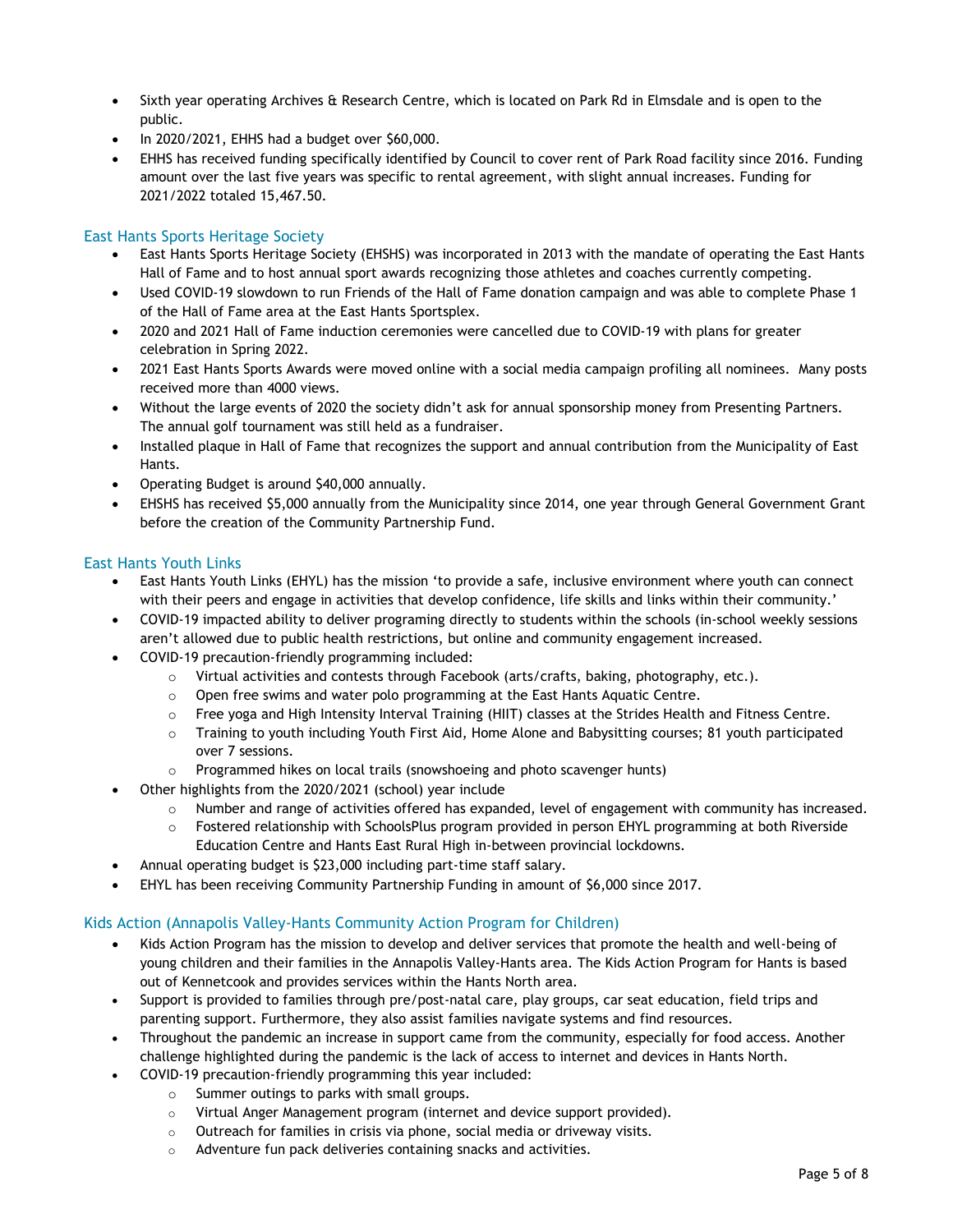• Kids Action first received \$10,000 through the Community Partnership Fund in 2021, this is their second year receiving.

### Senior Safety Program Association of Hants County

- The Seniors' Safety Program Association of Hants County (SSPAHC) revitalized in 2014/15, providing programs that support the well-being, independence and health and safety of seniors.
- Programs include learning opportunities to increase awareness about health issues, personal safety and home security as well as social/recreation opportunities.
- Grant reporting was based on year end of December 31, 2020 and some highlights include:
	- $\circ$  59 new clients and 10 home visits (for East Hants specifically, 14 new clients and 1 home visit)
	- o Referrals were from RCMP, Halifax Senior Safety, Municipality of East Hants, 211, and self-referrals.
	- $\circ$  During COVID-19 lockdowns services pivoted to making phone calls, dropping off recreation and care packages, virtual cooking classes, free meals and holiday cheer packages.
	- o Offered discount transportation through the East Hants Community Rider
	- $\circ$  The SSPAHC deals with the following issues isolation, safety, abuse, continuing care, health care support, transportation, caregiver information/support, direction to find legal advice, housing, unsafe living conditions, help with heating rebates, fraud, mobility, information on food banks and community gardens, grants available, hoarding, financial difficulties, depression, snow removal, and health care (lack of family doctor).
- Annual operating budget for combined East/West Hants operations is around \$70,000
- SSPAHC has been receiving funding from the Municipality since 2015 through the Community Partnership Fund. Funding level increased from \$18,369 to current \$20,000 (after 2-year pilot program).

The information summarized above demonstrates that these community associations meet the objectives of Community Partnership Fund Policy. These groups continue to provide valuable services to the community.

#### NEW APPLICANT

Staff have reviewed one (1) new application and supporting documentation for the Community Partnership Fund. A copy is attached for your reference. A summary of the application is below. This organization applied for a Community Partnership Fund in 2020/2021 and was not approved by Council.

#### After Trauma Empowerment Network

The After Trauma Empowerment Network (ATEN) is a newly formed not-for-profit community group operating in Shubenacadie, servicing the corridor and surrounding communities. This organization has the mission to 'empower and improve the quality of life of individuals, families and communities affected by trauma by providing trauma informed counselling, support, intervention, education and resources.'

ATEN formed early in 2020, and in their first year provided support and services to 117 individuals ranging in age from 13-72 years old. In addition, they have done presentations educating people on trauma, have provided court support and began a women's group. There is demand for these services as many mental health programs come at a high cost, or aren't easily accessible.

Services and Activities provided by ATEN include (but are not limited to):

- Educational presentations/workshops on trauma related topics, healthy relationships and healthy living
- Peer support group for women
- Court/Police/ Forensic exam accompaniment
- Community education and awareness campaigns
- Safe Space/Ally for LGBTQ+ individuals

ATEN is requesting core funding that would help with rent and telephone/internet. To date, organizational and administrative costs have been paid by the founding members with services being provided in-kind. With more sources of funding, more services can be provided and more clients can be helped.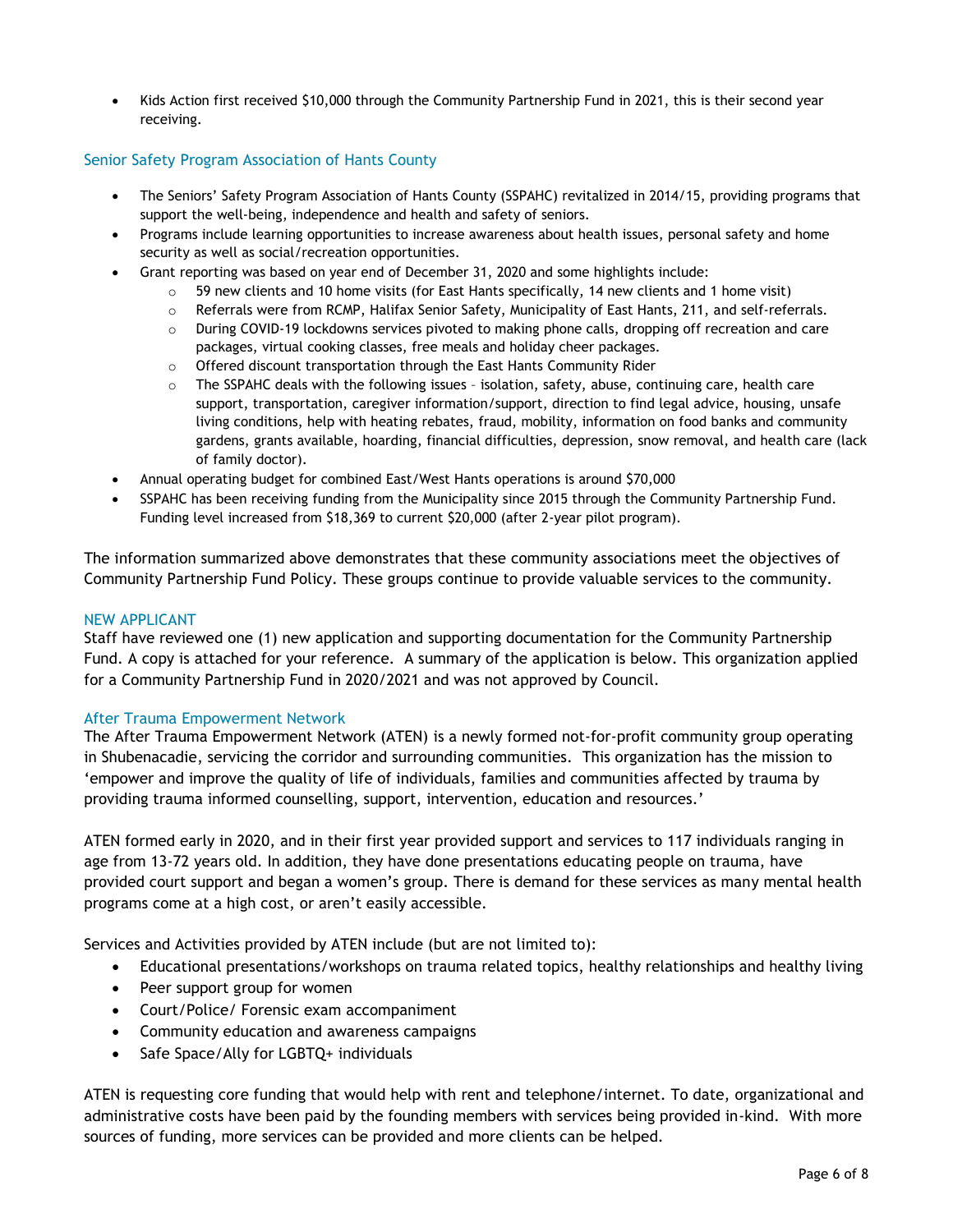Summary of funding request:

| Rent $(51,380$ per month)                | \$16,560.00 |
|------------------------------------------|-------------|
| Telephone / Internet (\$99.46 per month) | \$1,193.52  |
| <b>TOTAL FUNDING REQUEST</b>             | \$17,753.52 |

#### STRATEGIC ALIGNMENT

From Council's 2021 Strategic Plan, the key strategy of Strong Community:

A strong community is where people feel a sense of pride, are safe, connected and active. This is achieved through long-range community planning and by supporting those who live, work and visit in East Hants. Our goal is to provide services, programs and facilities, through direct service delivery and collaboration with others, that allow people and businesses to thrive.

Objectives: 1. Facilitate and advocate for the creation of community infrastructure and opportunities/ services that lead to a healthy, active and engaged community for all.

The staff grant committee reviewed the application and are not recommending it be approved. It was noted by the committee that Mental Health Services is a mandate of the Province under the Department of Health and Wellness. A significant portion of the services being provided by ATEN are Counselling services. However, ATEN formed to fill a service gap of trauma informed counselling support and resources at the local level. Council should consider if this application meets the overall intent of the Municipal Grant Program Policy and aligns with Municipal strategic objectives.

While ATEN has not qualified for a Community Partnership Fund grant, the Community Development Coordinator can work with the organization to seek support for specific programming that brings people together, building a strong community.

## **Alternatives**

Alternatives for Council's Consideration:

- A. Approve the recommended list of Community Partnership Organizations, 2022/2023 presented by staff
- B. Revise the list and funded amounts.

## **Conclusion**

This report has brought forward a summary of eight (8) currently funded Community Partnership organizations that currently meet the eligibility criteria of Community Partnership Fund Policy and continue to advance Municipality's key strategy of Strong Communities.

One new application was received. Staff are not recommending funding the After Trauma Empowerment Network application.

# **Recommendation**

Staff are recommending the following organizations be included in the 2022/2023 draft budget under the Community Partnership Fund: